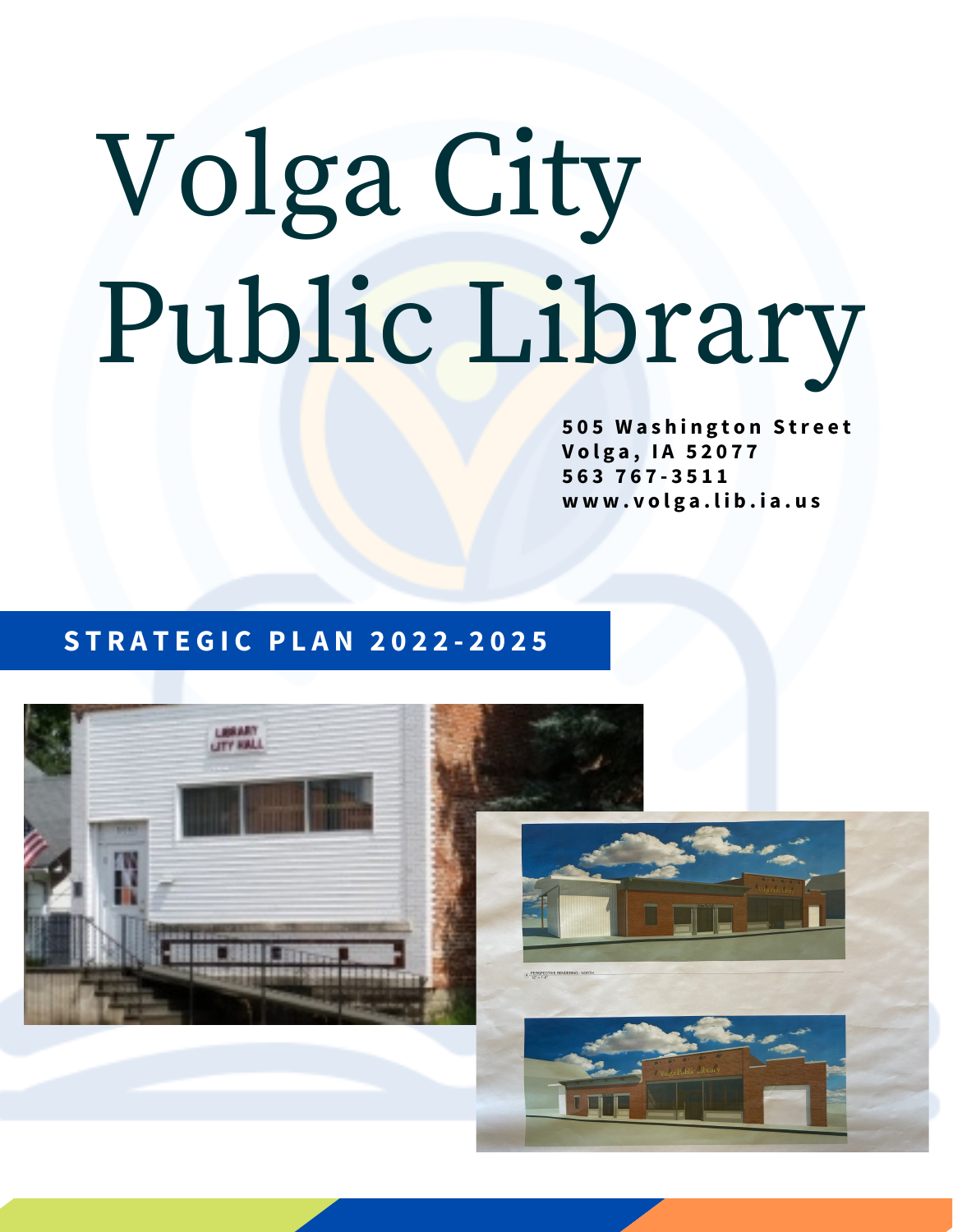

# Volga City Public Library

STRATEGIC PLAN 2022-2025

#### **I N T R O D U C T I O N**

This plan will help guide the development of the Volga City Public Library for the next three years. The plan was developed under the guidance of the Library Board, Staff, Building Planning Committee and Friends of the Library by referencing data and community action plans. The plans, goals and objectives complement the Library's mission and service responses to serve the needs of the community.

The plan will be a living document to be reviewed by the Library Board of Trustees and staff to develop specific activities and make changes needed to carry out the intent of the plan.

### **M I S S I O N S T A T E M E N T & V I S I O N**

### **All Are Welcome**

The Volga Public library was established for the purpose of providing the residents of the community and the surrounding area equal access to resources and services for reliable information, stimulation, education, and recreation. Our community will have library resources to support schoolwork and independent learning at every age, helping to build skills and interests needed for life-long success.

All are welcome at the Volga City Public Library. We offer free and equal access to information, services and programs for everyone regardless of race, age, religion, sexual orientation, gender identity, political persuasion, disability, status, national origin or income level. Public libraries change lives and create opportunities for all those who inquire.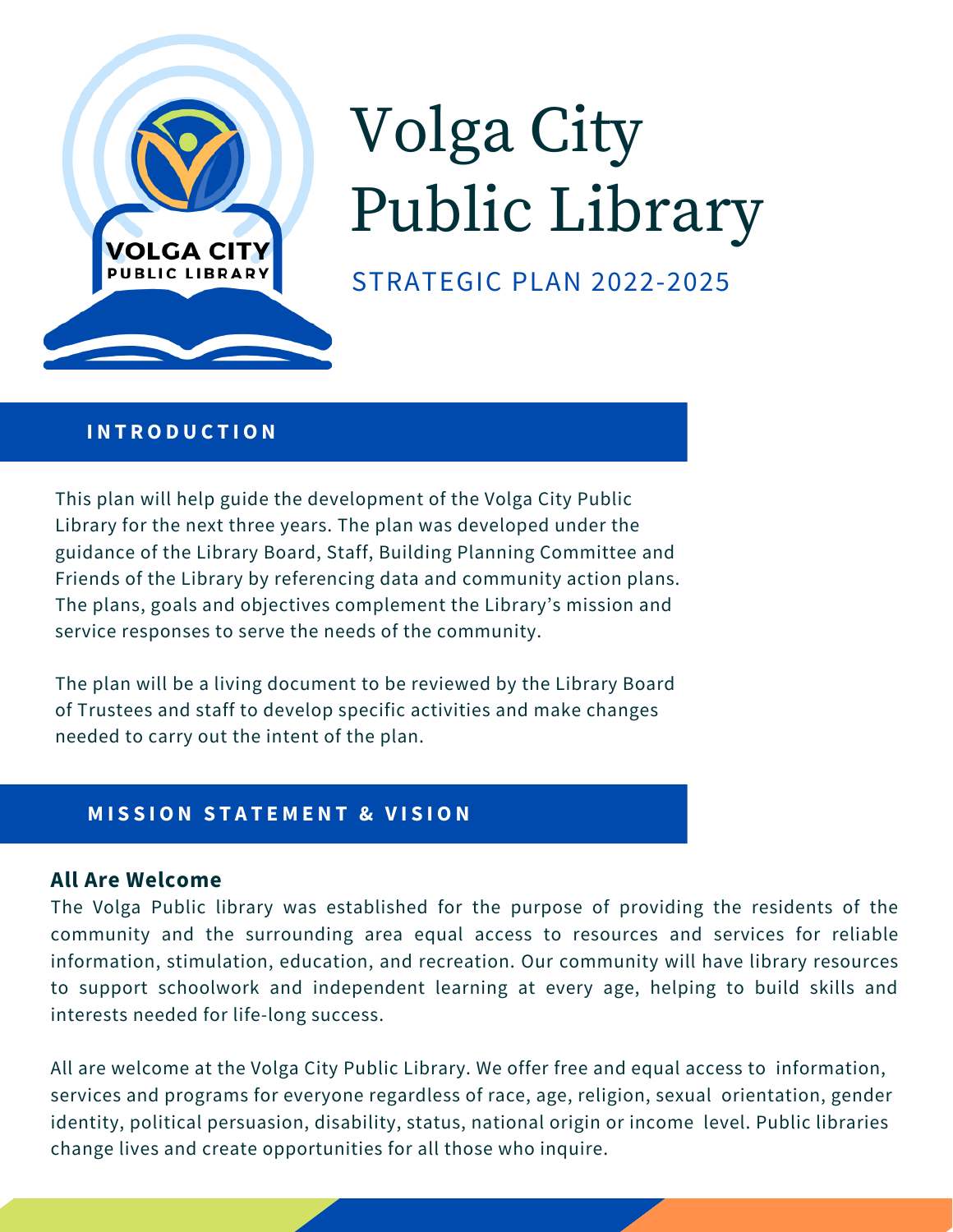# Volga City Public Library

### STRATEGIC PLAN 2022-2025

### **C O M M U N I T Y & L I B R A R Y**

The Volga Public Library was established under the sponsorship of the Volga Study Club in 1923 and was the first free public library in Clayton County. The current Volga City and surrounding rural area have been significantly shaped by the flood of 1999. This flood resulted in the loss of over 40 homes and accelerated the drop in the town's population from over 300 to around 200.

The community's response to the flood was to bring together many volunteers who worked to create a beautiful park and campgrounds. The Volga Visioning Committee was created and this committee was responsible for planting hundreds of trees in the new green spaces, building a waterfall/town sign and erecting picket fences in an effort to clean up and beautify the main street of the town. The Park Board was subsequently formed and remains very active in maintaining and expanding this vision. They have created another city park, The Volga Bluff Reflection Park with a shelter house, bathroom/shower house and canoe access to the Volga River.

Challenges facing the community are the shrinking of our school district enrollment, a median income at only 75% of the county, and unemployment in Volga growing to 9.4% while Clayton County is at 4% and Iowa 3.9%.

Strengths are found in community service. In addition to Visioning and Park Board volunteers, the town and surrounding rural community also have very strong Volunteer Firefighters and First Responder groups, four churches, and several other social and volunteer organizations. Additionally, a non-profit group, VCTC, Inc., has been responsible for restoring our historic opera house which is now open for events. This group is composed of many young people in the community who volunteer to work and to raise funds for the opera house renovation by hosting truck and motorcycle cruise days and monthly Bump & Run events in the community which draws hundreds of people to Volga. On August 29th, 2020, the convenience store/gas station reopened.

As the library moves forward, we hope to continue to benefit from the energy and cooperation that fuels all this volunteer work by inviting a diverse group of community members to study the roles they'd like to see the Volga Public Library play in service to the community.

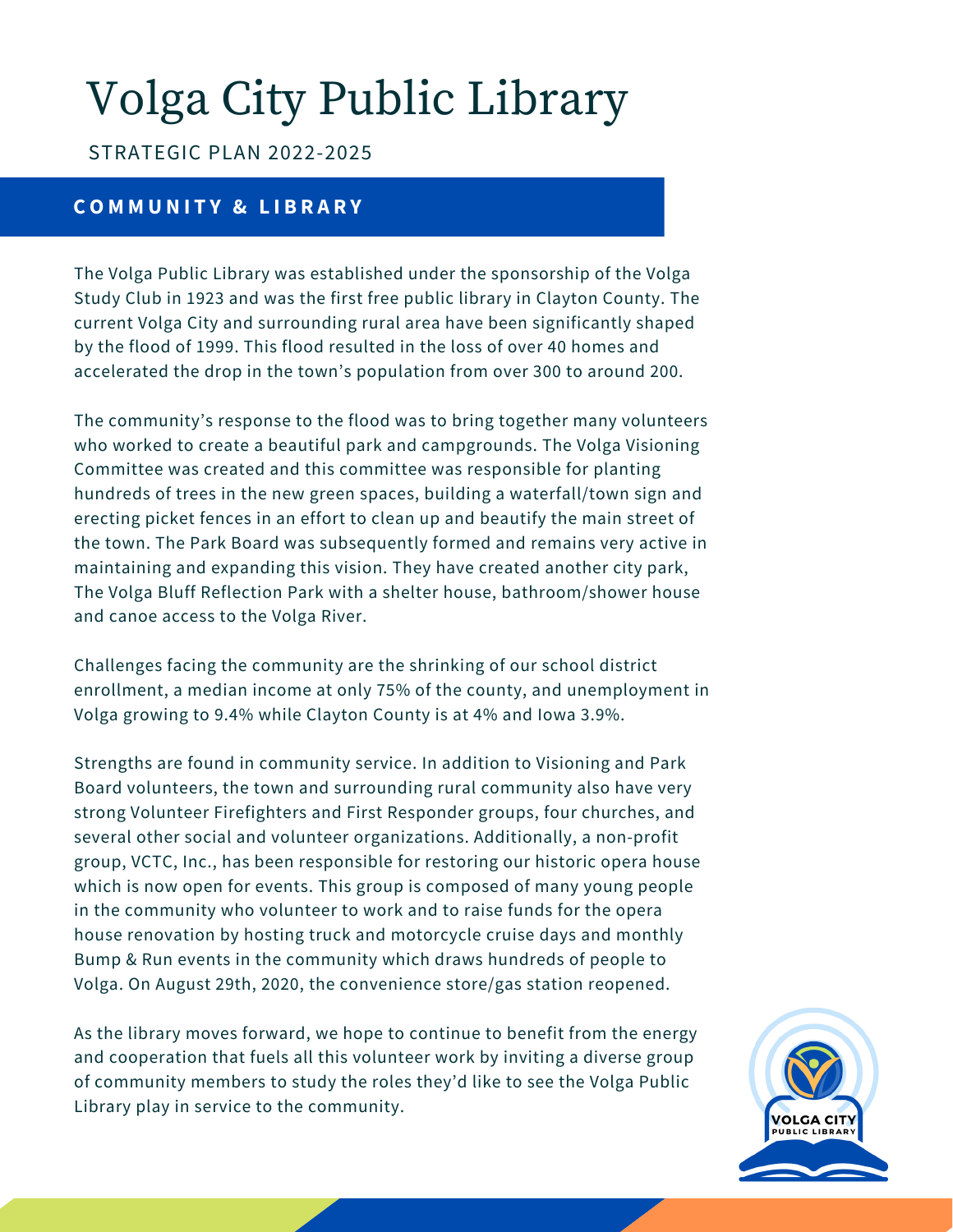# Volga City Public Library

STRATEGIC PLAN 2022-2025

### **A S S E S S M E N T O F N E E D S**

Top Community Needs identified from Building Committee public meetings, focus groups and government data bases.

- Community meeting space accessibility
- Dwindling but diverse population
- Limited business area opportunities
- School/Preschool not in community for educational support
- Limitations of technology availability

### **P L A N G O A L S**

A review of the information and discussion by members of the staff, Board of Trustees, Building Committee and Friends of the Library followed. The following goals were prioritized:

- To be an active voice in the community
- To provide resources for the diverse community
- To provide a welcoming space for the community

**Goal1: TheVolgaCityPublicLibrarywillcontinuetobeanactivevoiceinthecommunity. Wewill** promote public presence so the community is aware of available programming and services.

### **Objective 1: Use multiple information sources to announce programs and resources available at the library**

a. The director will use the library's page on Facebook to announce all programs and alert patrons to new and existing resources. (Updated weekly)

b. The director will work with the city clerk to include the library in city newsletters. (Semi-annual) c. The director and chairperson will submit articles in the two local newspapers: T*he Times Register* and *Press Journal. (Quarterly)*

d. The director will continue to create and update the library's website. (Monthly updates)

i. The director will create a page on the library's website linking to community resources (2023)

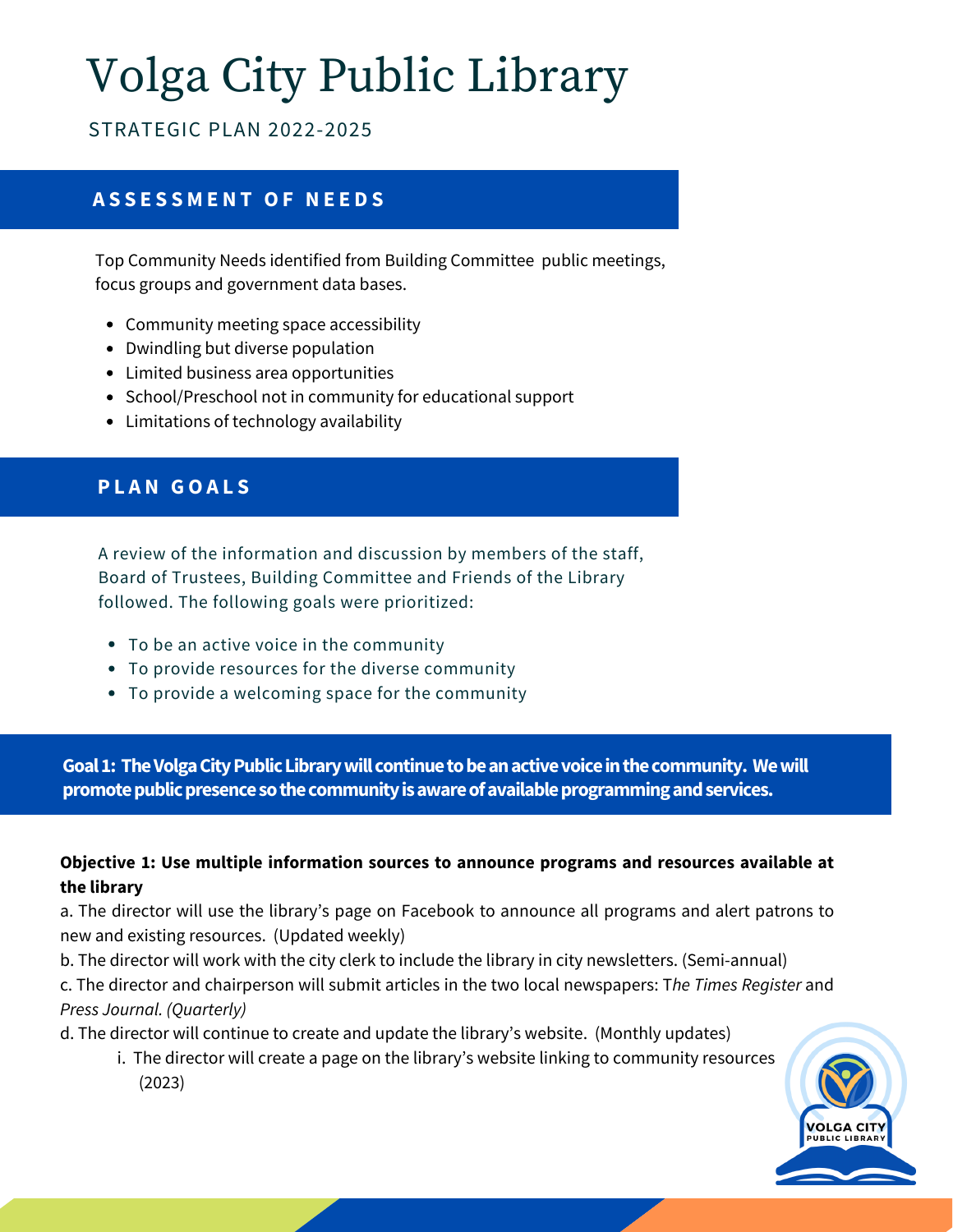# Volga City Public Library

### STRATEGIC PLAN 2022-2025

### **Goal 2: The Volga City Public Library will provide a variety of resources for the diverse community.**

#### **Objective 1: Provide more programs and resources for various audiences**

- a. The director will introduce/continue a variety of programs.
	- Family Storytime that emphasize early literacy skills (Wednesdays during school year)
	- Summer Reading Program (June/July)
	- Homework Help (Every early-out Friday)
	- Crafter-noon & Craft-er School (1st Wednesday of every month)
	- Digital Dive nights (4th Wednesday of every month)
- b. The director will promote the digital resources from the State Library
	- i. Add/update links to the library website. (Monthly update)
	- ii. Offer trainings (Digital Dive nights)
- c. The director will expand the Summer Reading program to include more family and adult programs that encourage continued reading and learning through the summer months (June/July)
- d. The director will invite outside program presenters (Quarterly)
- e. The director will regularly apply for grants to provide materials for hands-on STEAM experiences for patrons (As available)
- f. The director will investigate possible options for Do-it-Yourself resources/ experiences in creative pursuits and innovative technologies for all patrons (Library of Things) (Quarterly)

### **Objective 2: Upgrade the usability of patron computers, tablets, copy and printing services.**

a. The Board will continue to update equipment as needed (Monthly discussion)

**Goal 3: The library will continue involvementin shaping the Volga Public Library space to serve** the needs of the community.

**Objective 1: Work with the Library/City Building Committee to help plan the renovation of the building** purchased by the city for the purpose of having a new city hall and library. This will be done as **renovation planning occurs**

- a. The children's area will allocate more space and furnishings for parents/caregivers and children
- b. Library furnishings will meet the needs and expectations of the library's community and fall within ADA standards.
- c. Reading and meeting areas will include community input (art, history, culture and comfort)

### **Objective 2: The Library Board will work with the Library Friends to encourage gifts to the library to increase long-term sustainability for the building and services**

a. Create a policy for how to recognize library donors by 2023